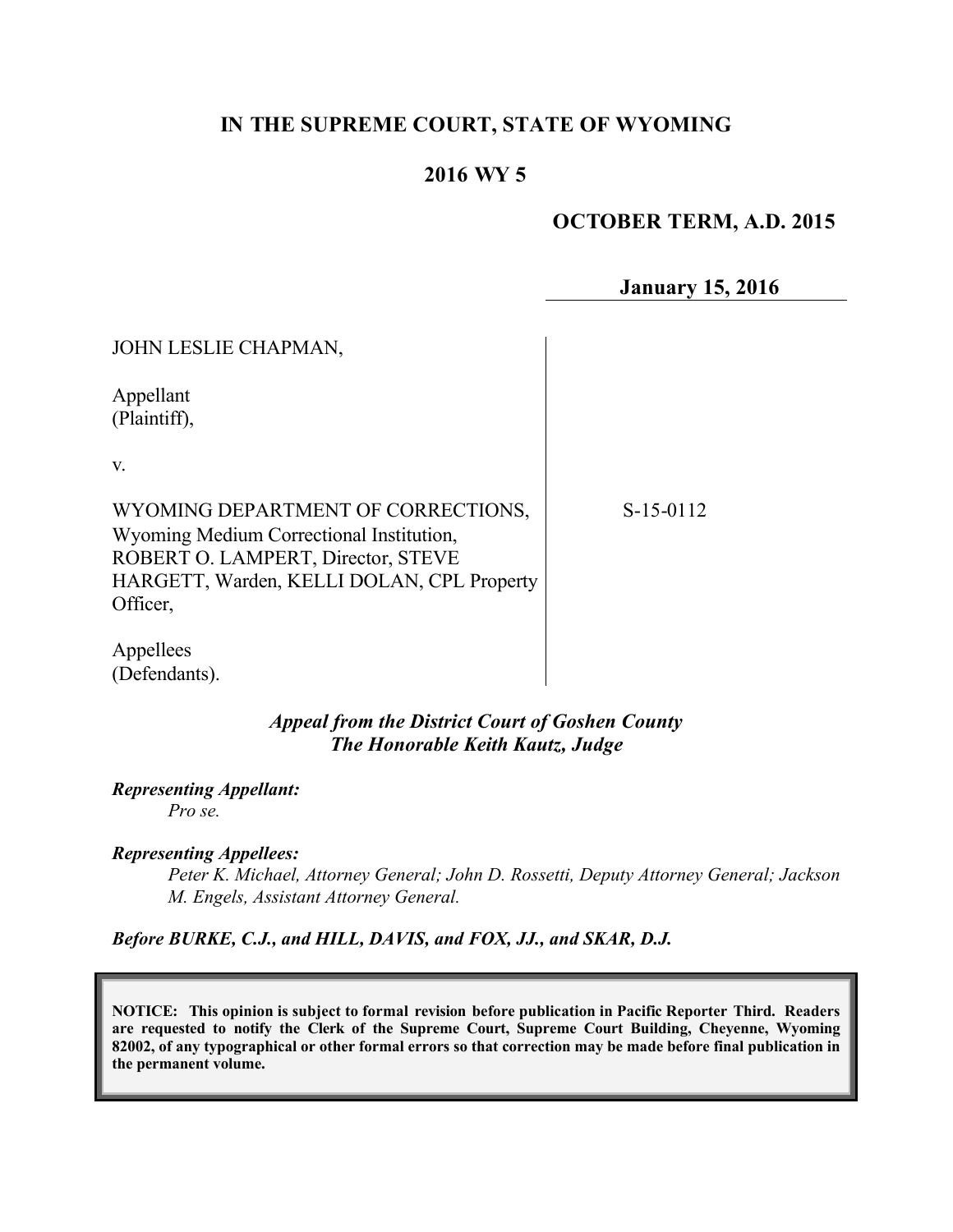#### **SKAR, District Judge.**

[¶1] Appellant, John Chapman, seeks review of an order of the district court disposing of his civil claims through the granting of summary judgment in favor of Defendants/Appellees, Wyoming Department of Corrections, Robert O. Lampert, Steve Hargett, and Kelli Dolan, CPL, who will collectively be referred to as "DOC." We affirm.

#### *ISSUES*

[¶2] Chapman raises six issues which the DOC rephrased to more closely reflect Chapman's arguments and to be consistent with the civil actions resolved by the district court. We restate the issues as follows:

> I. Did the district court abuse its discretion by allowing the DOC to file a second motion for summary judgment following the partial denial of its first motion?

> II. Based on the undisputed facts of this case, did the preand postdeprivation remedy provided to Chapman satisfy his right to procedural due process?

> III. Are the Government officials who are the subject of Chapman's claims entitled to qualified immunity?

> IV. Did Chapman comply with the jurisdictional requirements of the Wyoming Governmental Claims Act, Wyo. Stat. Ann. § 1-39-113?

> V. Does the doctrine of sovereign immunity bar Chapman's claims against the State of Wyoming, two state agencies, and three state officials?

## *FACTS AND PROCEEDINGS*

[¶3] On July 24, 2013, Chapman filed a 42 U.S.C. § 1983 civil rights action in the district court for Goshen County asserting four constitutional claims based on the First, Fifth, Eighth, and Fourteenth Amendments to the U.S. Constitution, and one state law claim of negligence. Appellant's claims allege that while he was an inmate in the state of Wyoming, under the supervision and control of the DOC, he was deprived of his personal property when penitentiary staff confiscated three televisions at different times; that the DOC violated his right to due process and that the deprivation of property caused him injury for which he is entitled to damages; and that he was wrongfully deprived of his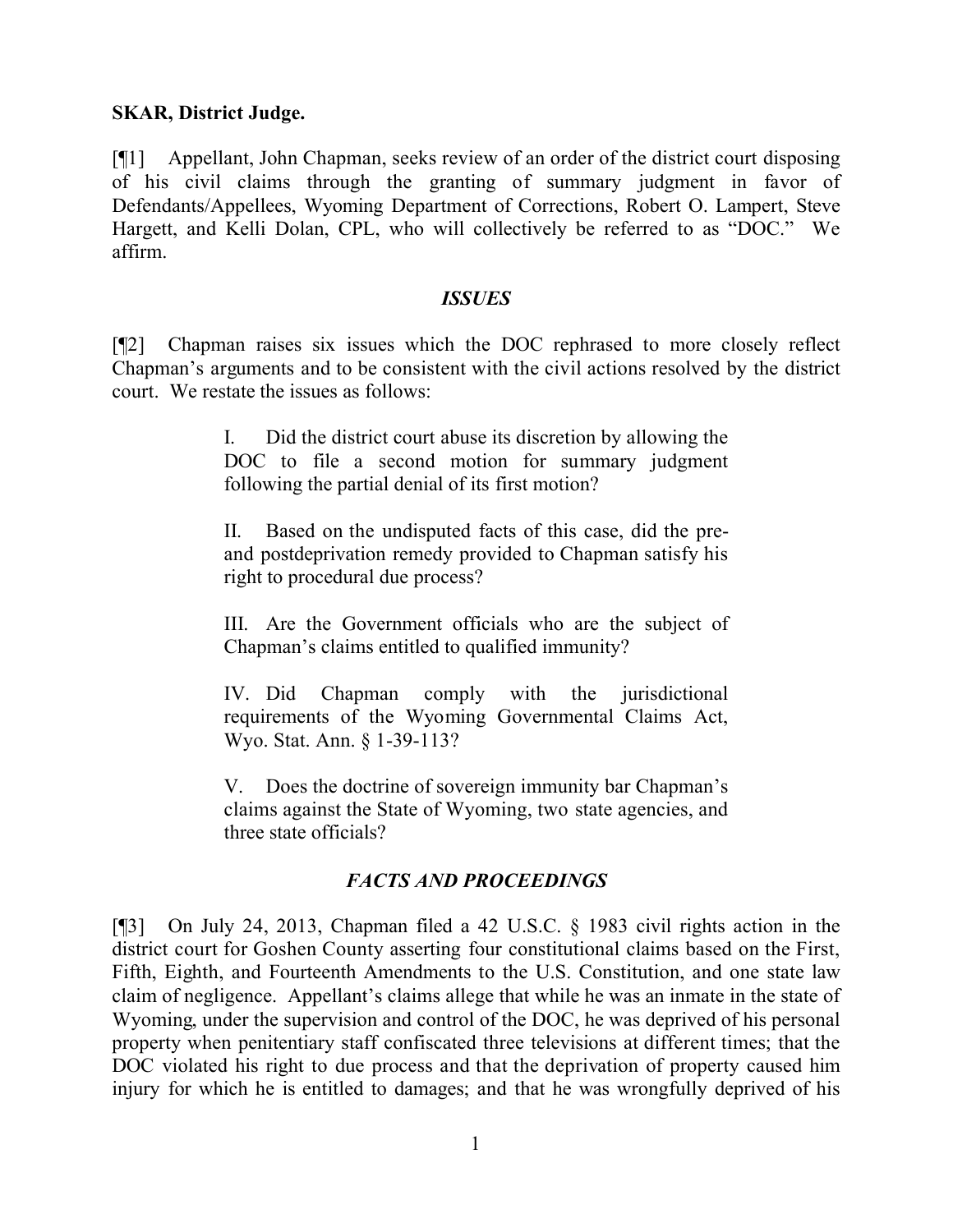property through the negligence of the DOC. Appellees provide the following timeline of events leading up to, and forming the basis of, Chapman's allegations:

> 1. June 4, 2010 – While an inmate at the Wyoming State Penitentiary (WSP), Chapman purchased a Clear Tunes Digital television (referred to hereafter as Television 1) and a remote controller from the prison commissary.

> 2. December 2, 2011 – Chapman was transferred to Wyoming Medium Correctional Institution (WMCI). Chapman's authorized property was also transferred to WMCI.

> 3. February 22, 2012 – Chapman was transferred to administrative segregation pending an institutional investigation. While Chapman was segregated, his property was inventoried and stored in the prison's property room. When his segregation was lifted two days later, he was returned to his housing unit and his personal property was returned to him. Television 1 and its remote was not one of the personal property items returned to Chapman when he was returned to his housing unit on February 24, 2012.

> 4. Chapman alleges Television 1 was lost or taken from him while he was in administrative segregation. Chapman also alleges that he discussed the missing television with Cpl. Kelli Dolan who informed Chapman that "as soon as they had time they would look for it and return it to him once it was found." Appellant claims he also spoke about the missing television with Warden Steve Hargett.

> 5. March 16, 2012 – Television 1 (and the remote control) was found in another inmate's property in violation of WDOC Policy #3.006 and confiscated as a result.

> 6. Although he alleges that he discussed the "lost" or "taken" television with Cpl. Dolan and Warden Hargett, Chapman did not file a formal inmate grievance or grievance appeal related to Television 1.

> 7. Chapman alleges that he was never notified that his television was found in the possession of another inmate and confiscated as a result. Chapman argues that the failure of the DOC to return Television 1 to him when they discovered it in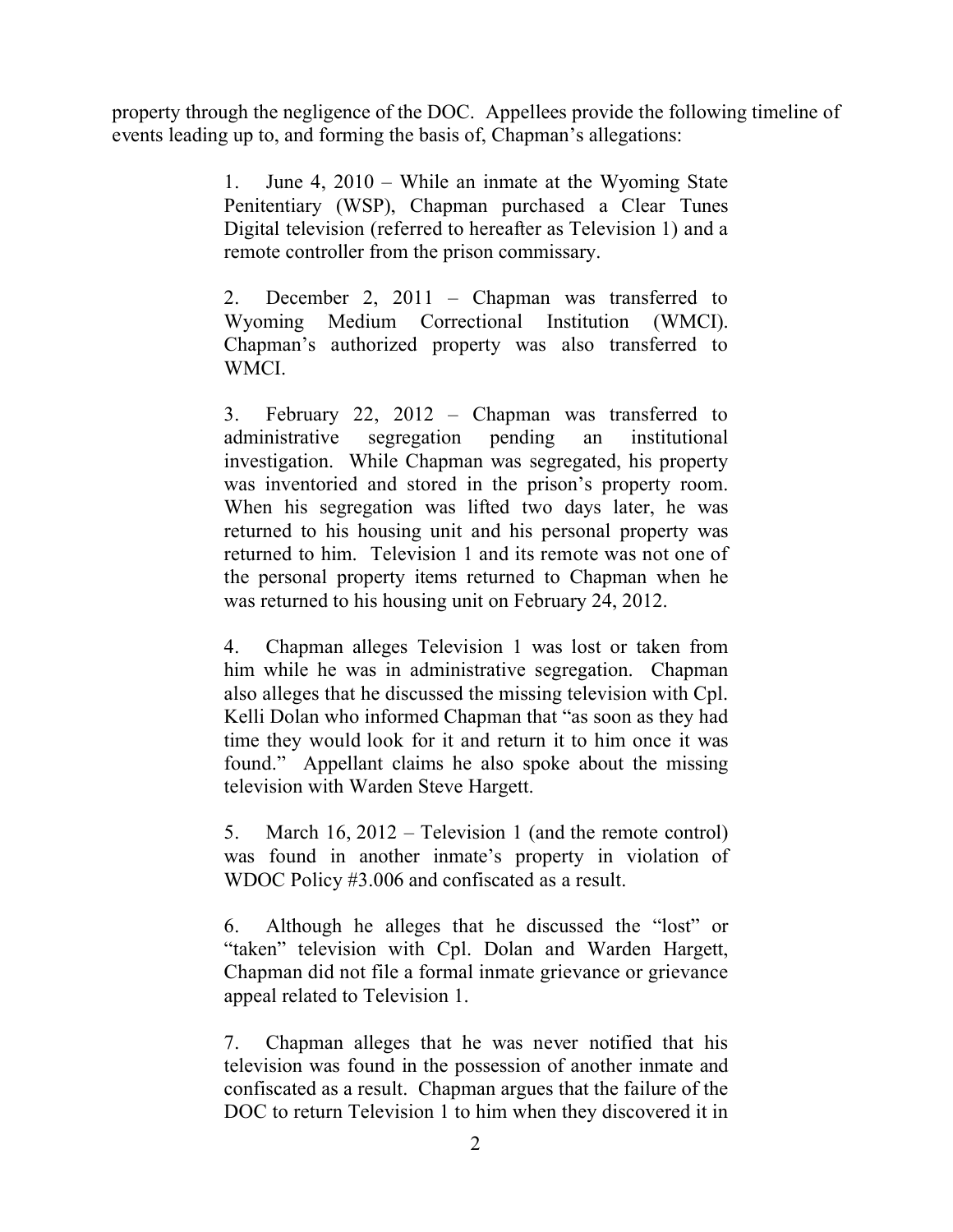the possession of another inmate deprived him of due process. Throughout his appellate brief, Chapman's argument is: "*[W]hen Appellees discovered their mistake and found Appellant's property they confiscated it and never notified him nor was he given a copy of the confiscation form in March, 2012. This also deprived Appellant of his grievance process, there was no written notice or an opportunity to defend himself before depriving him and destroying his property. This is what violated the due process clause of the Fourteenth Amendment and therefore violated Appellant's rights.*" (Emphasis in original.)

8. June 18, 2012 – A second television was found in Chapman's cell – Television 2. The inmate identification number on Television 2 was rubbed off and a new number scratched in. Television 2 was deemed "altered property" in violation of Department Policy and Procedure #3.006 and confiscated. It is unclear if this is the same television that was previously confiscated from another inmate (Television 1). Chapman argues it is the same television and that it was "re-confiscated" by DOC on June 18, 2012.

9. June 25, 2012 – Chapman filed an "Inmate Request Form" arguing that Television 2 should be returned to him.

10. June 27, 2012 – Property Control Officer Kelly Dolan responded to Chapman in writing refusing to return Television 2 because it had been altered and was now contraband.

11. July 3, 2012 – Chapman filed grievance number 12- 0131 pertaining to Television 2, requesting that it be returned to him or "the money put back on [his] books."

12. July 11, 2012 – Grievance Manager, Sergeant Michael McManis, conducted an examination of Television 2 and confirmed that the inmate ID number was rubbed off and a new number was scratched in. Sergeant McManis found that Television 2 had been altered in violation of policy and had been appropriately confiscated as contraband.

13. July 17, 2012 – Sergeant McManis responded to Chapman in writing, informing him "there should be no resolution or remedy granted" because "the number [on the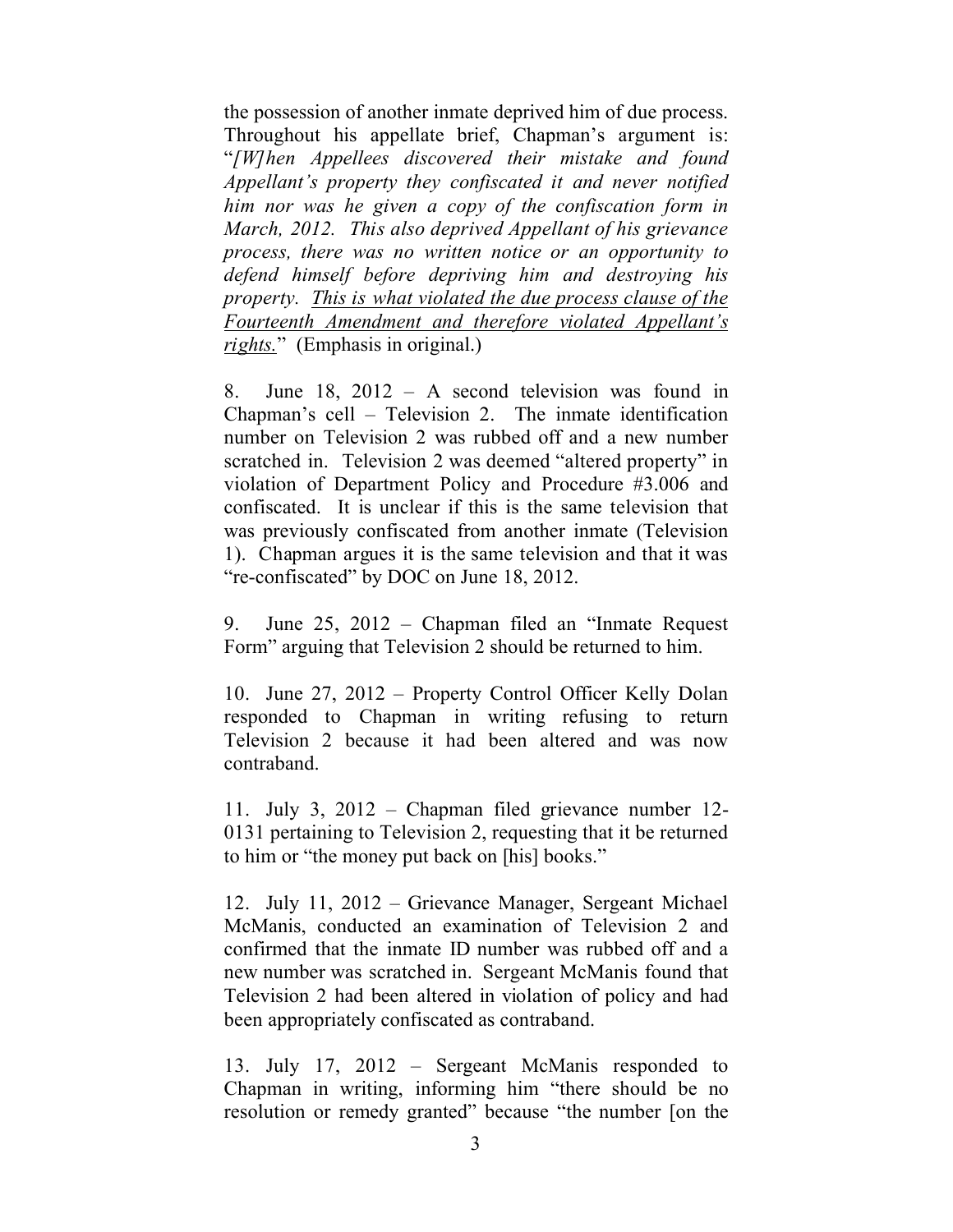television] has been rubbed off and a new number was scratched in."

14. July 18, 2012 – Chapman appealed the grievance to Warden Steve Hargett of the Wyoming Medium Correctional Institution.

15. July 27, 2012 – After reviewing all of the information concerning Chapman's grievance, including Television 2 itself, Warden Hargett responded to Chapman in writing informing him that Grievance #12-0131 had been found to be without merit and denied. Warden Hargett informed Chapman that if he was dissatisfied, he could appeal the decision to Department Director Robert Lampert according to the instructions in Policy and Procedure #3.100.

16. August 13, 2012 – After reviewing the file and contents therein regarding Television 2, Director Lampert dismissed grievance #12-0131 and responded to Chapman in writing that "[i]f the [television] set was yours, it has been altered, which is now contraband and prevents it from being in the housing area. ... The television confiscated from you did not have a sticker on it, and a new number was scratched into the set confiscated. … The television that was confiscated was not properly marked [and] it is considered contraband. As the television was either altered or a different television than the one you had upon arrival at WMCI, I find your grievance is without merit and is hereby dismissed."

17. November 1, 2012 – Television 2 (confiscated on June 18, 2012) was destroyed pursuant to Department Policy and Procedure #3.006 and #3.013.

18. January 3, 2013 – A property inventory completed prior to Chapman's transfer to the Wyoming State Penitentiary indicated that there was no television in Chapman's property.

19. January 4, 2013 – A second inventory after the transfer also indicated that there was no television in Chapman's property.

20. January 6, 2013 – Chapman sent an Inmate Communication Form indicating that he wanted Television 2 returned to him.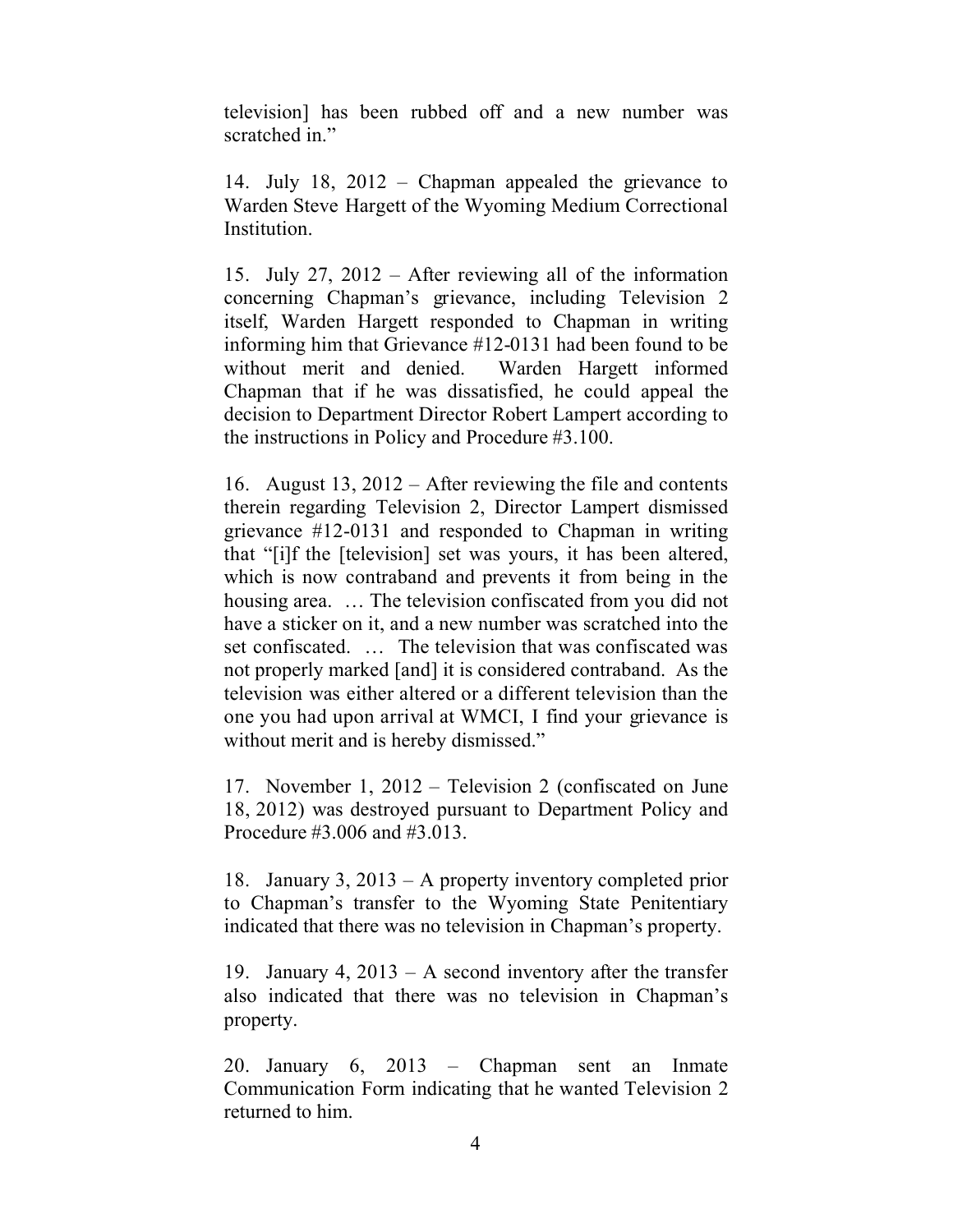21. January 17, 2013 – Chapman's recorded telephone call to his mother indicates that he did not want to spend \$250 on another television because he knows where he can get one for \$50 and indicates an address associated with another inmate as the place to send the money.

22. March 4, 2013 – Chapman sent an Inmate Communication Form indicating that he had another television – Television 3, but he needed a new seal for this third television and needed to have it added to his property matrix. Records do not indicate that Chapman legally purchased Television 3.

23. March 7, 2013 – A State Penitentiary Package Receipt, provided by Chapman, indicates the replacement state seal for Television 3, #43335 (although this is not a proper use of a package receipt).

24. June 20, 2013 – Chapman's property inventory prior to his transfer back to the Medium Correctional Institution indicated that he had another television – Television 3.

25. June 26, 2013- The property inventory after the transfer back to the Medium Correctional Institution also indicated that Chapman had a "third" television – Television 3.

26. June 26, 2013 – Television 3 was confiscated because Chapman could not provide proof of ownership.

27. July 14, 2013 – Chapman filed grievance #13-0105, complaining that Television 3 (and a Sony Walkman) was confiscated, and he asked for their return.

28. On July 24, 2013, Chapman filed a civil rights lawsuit against the Department, alleging constitutional violations based on the confiscations of his televisions.

29. July 25, 2013 – Grievance Manager, Sergeant Shawn Hobson, responded to Chapman's grievance explaining in writing there was no record of Chapman purchasing Television 3.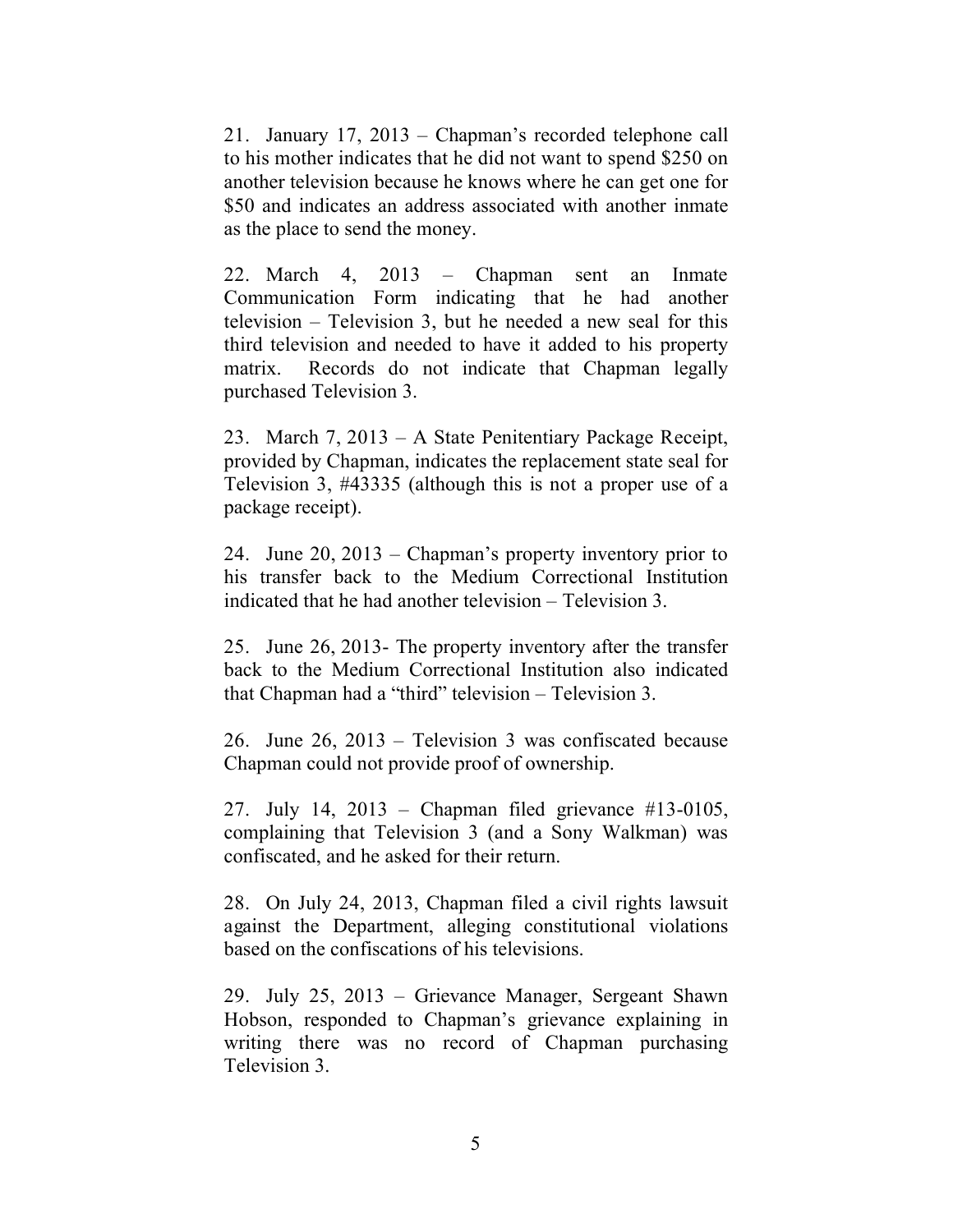30. July 27, 2013 – Chapman completed the first step of the appeal process by appealing the grievance manager's decision regarding Television 3 to the Warden.

31. August 15, 2013 – The appeal regarding Television 3 was denied by Warden Steve Hargett since Chapman was unable to provide proof of purchase for the third television.

32. August 16, 2013 – Chapman appealed Warden Hargett's decision regarding Television 3, which completed the grievance procedure.

33. September 9, 2013 – Director Lampert denied the appeal, concluding that this television (Television 3) "was derived from a transaction with another inmate that is not allowed" since there was no indication that Chapman had purchased Television 3.

[¶4] The DOC filed a motion for summary judgment on all of Chapman's claims. After a hearing on June 9, 2014, the district court issued its *Order Denying in Part and Granting in Part Defendants' Motion for Summary Judgment*, in which it disposed of all but the due process claim based on the Fourteenth Amendment to the U.S. Constitution and the state law negligence claim. In denying summary judgment, the district court found that a narrow factual issue remained concerning Chapman's Fourteenth Amendment and state law negligence claims, ruling: "[The Department asserts] that [Chapman] did not timely file the necessary grievance regarding the television taken from him. However [Chapman] asserts that he did file a timely grievance."

[¶5] After the district court issued its order on the DOC's motion for summary judgment, the DOC located the grievance Chapman filed regarding the second confiscated television. The Department acknowledged Chapman's grievance was timely filed and, with leave from the district court, filed additional arguments in support of summary judgment on Chapman's remaining claims. After review of the DOC's and Chapman's additional arguments, the district court, no longer finding genuine issues of material fact, granted the DOC's motion for summary judgment on the Fourteenth Amendment and state law negligence claims on December 15, 2014. Chapman timely filed his appeal of the *Order Granting Defendants' Second Motion for Summary Judgment.* 

## *STANDARD OF REVIEW*

[¶6] In our review of the district court's *Order Granting Defendants' Second Motion for Summary Judgment*,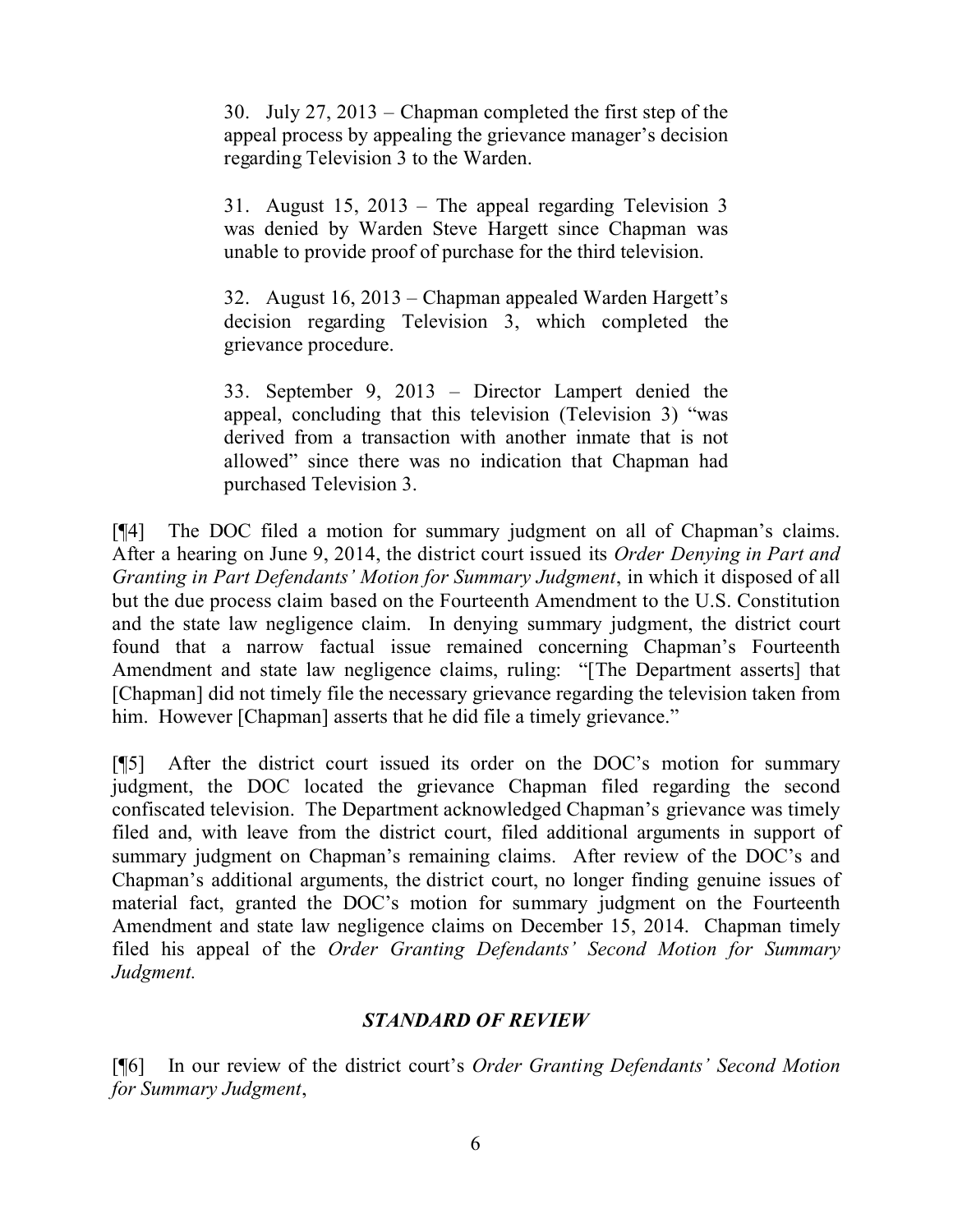[W]e employ the same standards and use the same materials as were employed and used by the trial court. We examine the record from the vantage point most favorable to the party who opposed the motion, and we give that party the benefit of all favorable inferences that may fairly be drawn from the record. Summary judgment is appropriate only when no genuine issue as to any material fact exists and the prevailing party is entitled to have a judgment as a matter of law. A genuine issue of material fact exists when a disputed fact, if it were proven, would have the effect of establishing or refuting an essential element of the cause of action or defense which the parties have asserted. We review a grant of summary judgment deciding a question of law de novo and afford no deference to the trial court's ruling.

*Platt v. Creighton*, 2007 WY 18, ¶ 7, 150 P.3d 1194, 1198 (Wyo. 2007) (quoting *Black v. William Insulation, Co.*, 2006 WY 106, ¶ 7, 141 P.3d 123, 126–27 (Wyo. 2006)).

We will affirm a grant of summary judgment if it can be sustained on any legal ground appearing in the record. *Lever v. Community First Bancshares, Inc.*, 989 P.2d 634, 637 (Wyo. 1999) (quoting *Duncan v. Town of Jackson*, 903 P.2d 548, 551 (Wyo. 1995)).

*Cosco v. Lampert*, 2010 WY 52, ¶ 8, 229 P.3d 962, 966 (Wyo. 2010) (quoting *Sheaffer v. State ex rel. Univ. of Wyo.*, 2009 WY 19, ¶¶ 12–13, 202 P.3d 1030, 1037 (Wyo. 2009)).

[¶7] A different standard of review applies to Chapman's first argument that the district court should not have granted the DOC's request to file a second motion for summary judgment and will be addressed in the discussion below.

## *DISCUSSION*

#### **I. Did the district court abuse its discretion by allowing the DOC to file a second motion for summary judgment following the partial denial of its first motion?**

[¶8] In its June 26, 2014, order granting in part and denying in part the DOC's motion for summary judgment, the district court disposed of all but two of Chapman's claims: the Fourteenth Amendment due process claim, and the state law negligence claim. After the district court issued its order, the DOC discovered additional material facts and made a request for additional argument on the issue of summary judgment. The issue of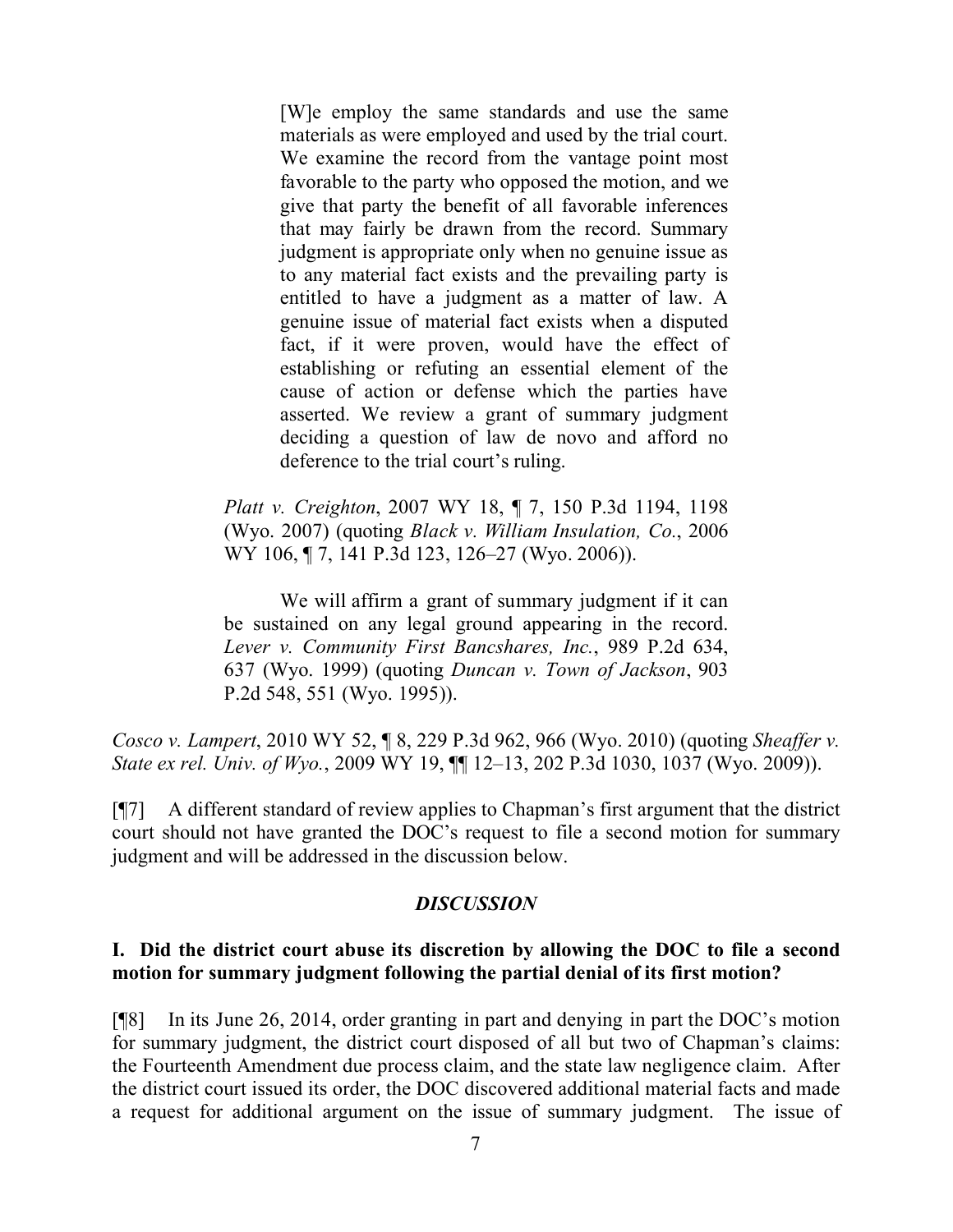material fact that preserved Chapman's due process and state law negligence claims was whether he filed a grievance with respect to a television that was confiscated from him on June 18, 2012; Chapman claimed he did file a grievance and the DOC alleged that he did not file a grievance. After finding the grievance Chapman filed on July 3, 2012 concerning the June 18, 2012 confiscation of a television, and the associated documents, the DOC argued to the district court that no factual disputes remained and the matter may be determined as a matter of law. After a hearing, the district court found that "the development of changed evidence from the time that the court previously considered the motion on summary judgment is sufficient to permit a further motion for summary judgment."

[¶9] Chapman argues on appeal that the DOC should not have been given a second chance to revisit "the issues already addressed" by the district court. Chapman also objects to the fact that the district court ruled on the DOC's second motion for summary judgment without a hearing, arguing that this "denied Appellant the right to defend himself." We review the district court's decision to allow additional argument on summary judgment using an abuse of discretion standard:

> The abuse-of-discretion standard of review reaches the question of the reasonableness of the trial court's choice. *Griswold v. State*, 2001 WY 14, ¶ 7, 17 P.3d 728, 731 (Wyo. 2001). Judicial discretion is a composite of many things, among which are conclusions drawn from objective criteria; it means exercising sound judgment with regard to what is right under the circumstances and without doing so arbitrarily and capriciously. *Id.*

*Garnett v. State*, 2014 WY 80, ¶ 6, 327 P.3d 749, 751 (Wyo. 2014).

*Harris v. State*, 2015 WY 50, ¶ 8, 346 P.3d 944, 945 (Wyo. 2015) (quotation marks omitted). The purpose of a summary judgment proceeding is to determine whether any real issue exists requiring a full trial; it allows a court to dispose of issues in the early stages of litigation, thus permitting an end to unfounded claims and avoiding the expense to litigants and the judiciary of a full-fledged trial. *Greaser v. Williams*, 703 P.2d 327, 337 (Wyo. 1985), citing *Bluejacket v. Carney*, 550 P.2d 494, 496 (Wyo. 1976). Rule 56(a), W.R.C.P. states:

> (a) *For claimant.*—A party seeking to recover upon a claim, counterclaim, or cross-claim or to obtain a declaratory judgment may, at any time after the expiration of 20 days from the commencement of the action or after service of a motion for summary judgment by the adverse party, move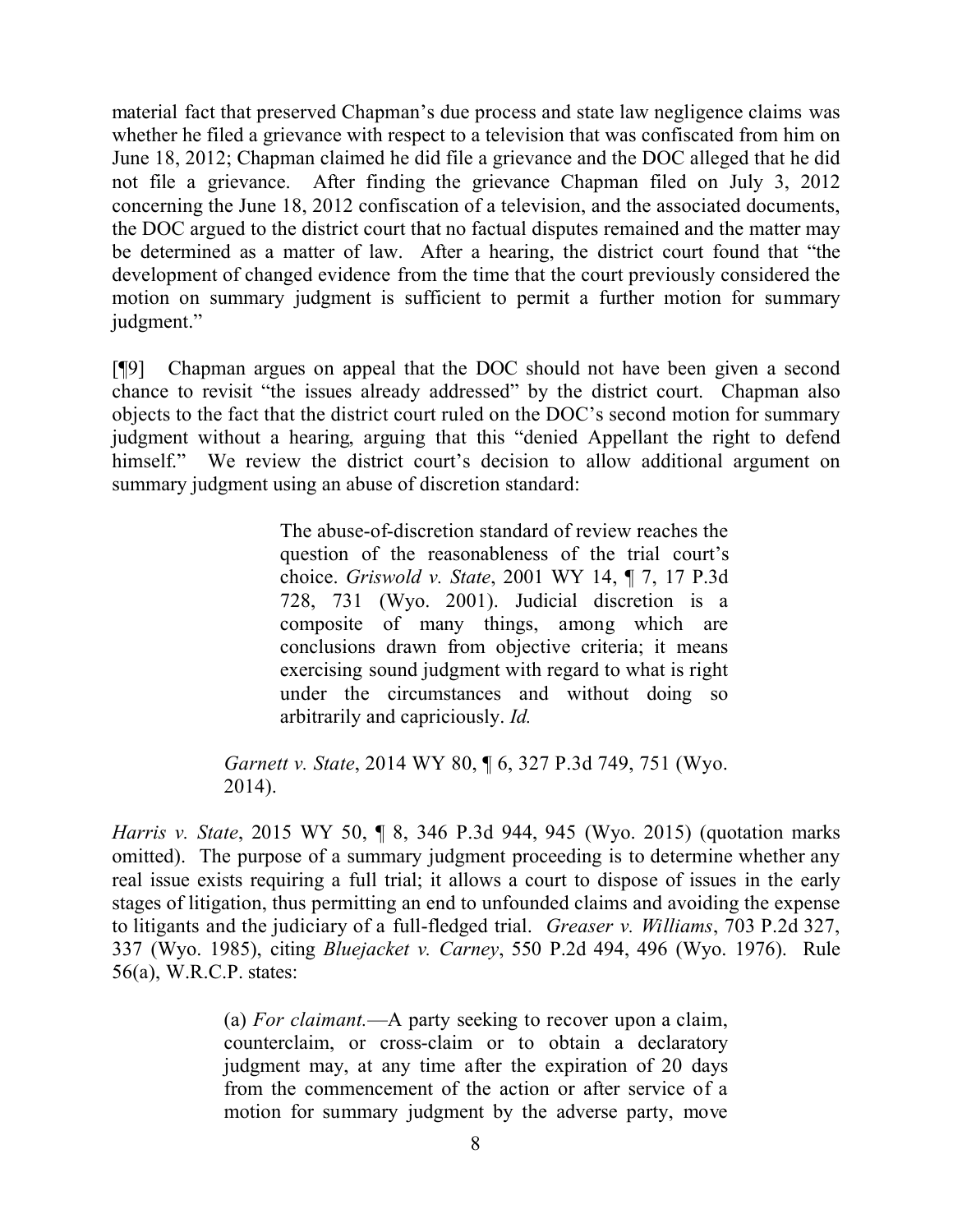with or without supporting affidavits for a summary judgment in the party's favor upon all or any part thereof.

[¶10] We have held that this language is broad enough to permit a party to file a second motion for summary judgment following the denial of his first motion for procedural reasons, and that this reading of the rule is consistent with the purpose of a summary judgment procedure. *Greaser*, 703 P.2d at 337. In this case, new evidence not previously considered was brought to the court's attention. Additional briefing in light of the new evidence was not prejudicial to Chapman. Chapman was also given an opportunity to provide additional briefing, and the district court considered all arguments prior to making a determination. We find and conclude that the district court did not abuse its discretion in allowing a second motion for summary judgment.

## **II. Based on the undisputed facts of this case, did the pre- and postdeprivation remedy provided to Chapman satisfy his right to procedural due process?**

[¶11] Chapman argues that his due process rights were violated when the DOC confiscated at least three televisions: Television 1 was confiscated on March 16, 2012, from another inmate's cell; this television is the only one for which Chapman had a receipt proving his ownership. Television 1 was found, however, in another inmate's cell in violation of WDOC Policy and Procedure #3.006. Television 1 was therefore considered contraband and was confiscated. Televisions 2 and 3 were confiscated from Chapman because he was not able to provide proof of ownership, again in violation of policy. The loss of this property, however, does not establish a due process claim. *See Parratt v. Taylor*, 451 U.S. 527, 541, 101 S.Ct. 1908, 1916, 68 L.Ed.2d 420 (1981), *partially overruled on other grounds by Daniels v. Williams*, 474 U.S. 327, 106 S.Ct. 662, 88 L.Ed.2d 662 (1986), and *Hudson v. Palmer*, 468 U.S. 517, 104 S.Ct. 3194, 82 L.Ed.2d 393 (1984).

## **A. Adequate postdeprivation remedy.**

[¶12] The main focus of Chapman's due process claim is on the confiscation of Television 1. Chapman argues that he was intentionally deprived of his property through an act unauthorized by prison policy (i.e. a state procedure). Specifically, Chapman alleges that when he returned to his cell after being in segregation in February 2012, he was told by Cpl. Dolan that her department did not have his television and that if they found it, they would return it to him. When the television was eventually found in another inmate's cell, it was confiscated as contraband since Chapman's number was on the television. Chapman alleges this form was not provided to him, nor was he told by prison officials that his television was found, and this is the basis of Chapman's argument. WDOC Inmate Communication and Grievance Policy #3.100 does, in fact, provide a procedure to follow and a remedy for inmates with any kind of complaint. Chapman, however, did not take advantage of this process made available to him, and therefore does not establish a due process claim.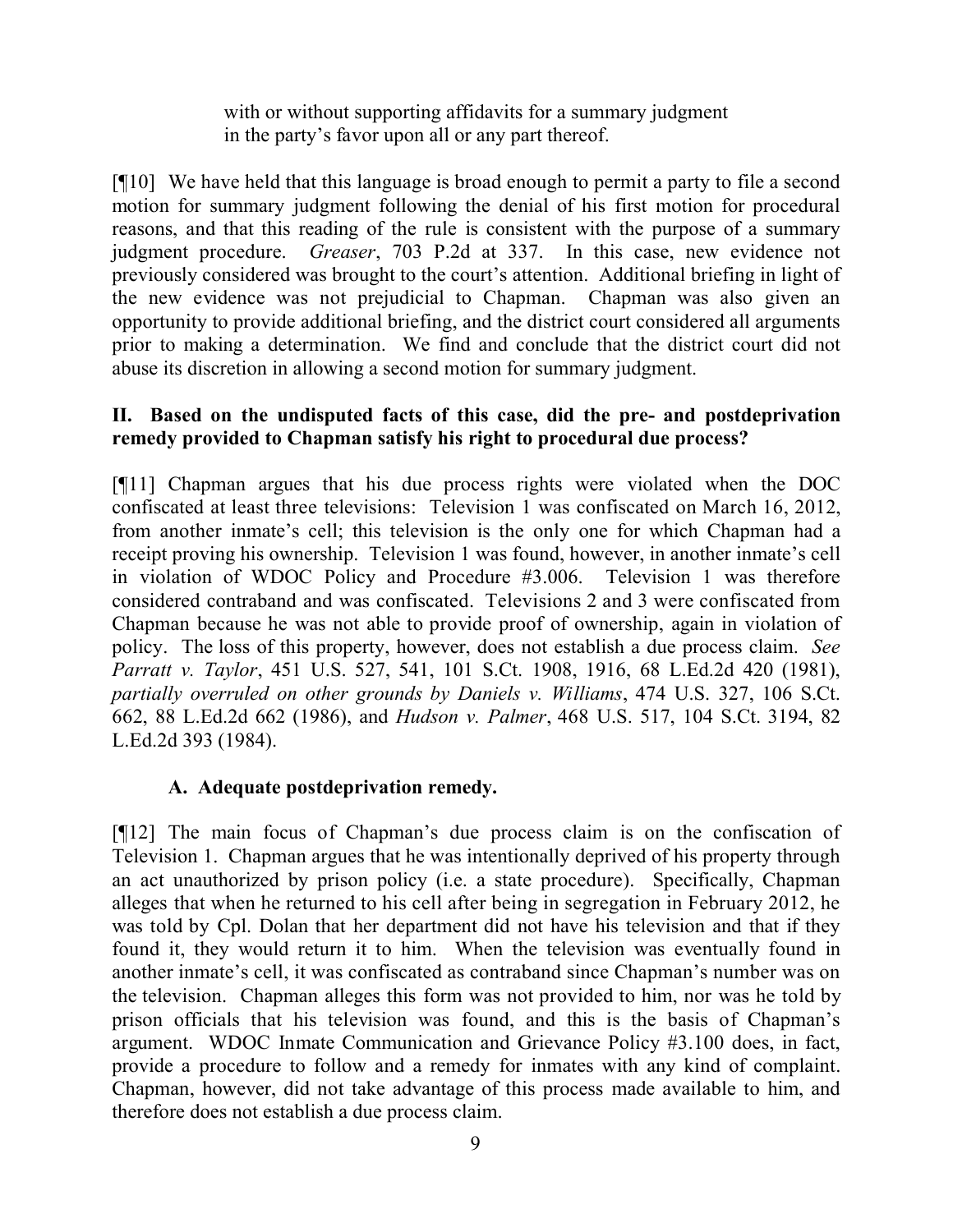[¶13] In *Parratt v. Taylor*, a state prisoner sued prison officials under 42 U.S.C. § 1983 alleging that their negligent loss of a hobby kit he ordered from a mail-order catalog deprived him of property without due process of law, in violation of the Fourteenth Amendment. In that case, the Supreme Court rejected the proposition that the Fourteenth Amendment right to due process "at a meaningful time and in a meaningful manner" always requires the State to provide a hearing prior to the initial deprivation of property. "This rejection is based in part on the impracticability in some cases of providing any preseizure hearing under a state-authorized procedure, and the assumption that at some time a full and meaningful hearing will be available." *Parratt*, 451 U.S. at 540-41, 101 S.Ct. at 1915-16. The Court in *Parratt* held that the Due Process Clause of the Fourteenth Amendment is not violated when a state employee negligently deprives an individual of property, provided that the state makes available a meaningful postdeprivation remedy. In other words, when there is an adequate and meaningful remedy available to an inmate deprived of his property, a due process claim is not established.

[¶14] In *Hudson v. Palmer*, 468 U.S. 517, 104 S.Ct. 3194, the respondent/inmate alleged under 42 U.S.C. § 1983 that petitioner/prison employee intentionally destroyed certain of respondent's personal property during a shakedown search of the respondent's cell. The Supreme Court extended their holding in *Parratt*:

> If negligent deprivations of property do not violate the Due Process Clause because predeprivation process impracticable, it follows that intentional deprivations do not violate that Clause provided, of course, that adequate state postdeprivation remedies are available. Accordingly, we hold that an unauthorized intentional deprivation of property by a state employee does not constitute a violation of the procedural requirements of the Due Process Clause of the Fourteenth Amendment if a meaningful postdeprivation remedy for the loss is available. For intentional, as for negligent deprivations of property by state employees, the state's action is not complete until and unless it provides or refuses to provide a suitable postdeprivation remedy.

*Hudson*, 468 U.S. at 533, 104 S.Ct. at 3204. In this case, the confiscation of Television 1 was authorized and intentional pursuant to WDOC Policy #3.006. Chapman argues DOC staff mixed up his property with another inmate's property; that when they found the television in another inmate's cell, they did not tell Chapman; and that they never gave him an opportunity to respond to the confiscation of the television. Even if, however, the confiscation was unauthorized, Chapman did, in fact, have a meaningful postdeprivation remedy available to him in the form of the DOC's grievance procedure.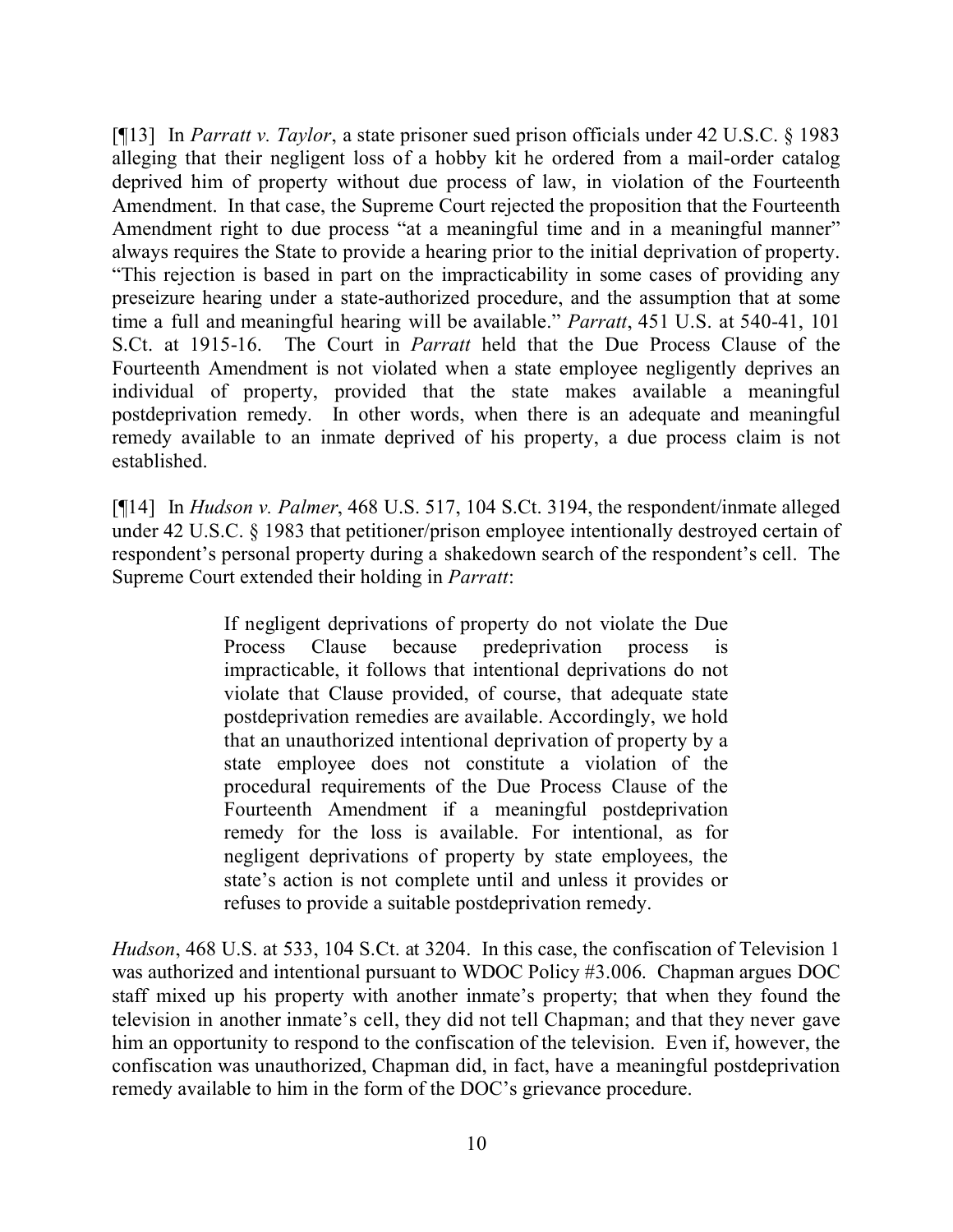[¶15] The DOC's *Inmate Communication and Grievance Procedure* provides inmates a meaningful postdeprivation remedy. This policy establishes uniform guidelines and procedures for communication between DOC staff and inmates, and it establishes an administrative process to resolve inmate grievances without involvement of the courts. Among the list of issues that can be grieved using the Inmate Grievance Procedure is "[a] dispute concerning other incident(s) occurring within the correctional facility that directly and personally affected the inmate who is filing the grievance, including the loss or destruction of the inmate's approved personal property ... ." Among the available remedies is restoration or restitution for personal property. The policy includes specific requirements for written responses to inmates who file grievances throughout the grievance process, and there are specific timelines that must be met throughout the process. The procedure for filing grievances was the same for all televisions confiscated from Chapman: An inmate must first attempt to resolve an issue informally through communication directly with the appropriate staff member; if that attempt is unsuccessful, the inmate may file a grievance form that is submitted to the grievance manager. Inmates have the opportunity to appeal a grievance manager's decision to the Warden, as well as an opportunity to appeal a Warden's decision to the Director of the Wyoming Department of Corrections. The Director's decision on an inmate grievance appeal is final, and is not subject to further review. Finally, Section IV., A., 1. of Policy #3.100 states that the "Chief Executive Officers (CEOs) shall ensure that every inmate and every Department of Corrections employee has ready access to this policy and procedure regarding the inmate communication and grievance system."

[¶16] It is clear that Chapman understood the grievance process as he did file grievances pursuant to WDOC policy after the confiscations of Televisions 2 and 3. Chapman had an opportunity to file a grievance when he was released from segregation in February 2012, and was informed by Cpl. Dolan that property control did not have his television. Even though there was a process and remedy available to him, Chapman did not take advantage of it. Chapman did not file a grievance; he therefore failed to exhaust the remedies available to him. The Prison Litigation Reform Act of  $1995<sup>1</sup>$  requires inmates to exhaust administrative remedies available to them before they can file a civil rights action pursuant to 42 U.S.C. § 1983. *See Porter v. Nussle*, 534 U.S. 516, 524, 122 S.Ct. 983, 988, 152 L.Ed.2d 12 (2002).<sup>2</sup>

 $\overline{a}$ 

<sup>&</sup>lt;sup>1</sup> Prison Litigation Reform Act of 1995 (PLRA), 110 Stat. 1321–71, as amended, 42 U.S.C. § 1997e(a) (1994 ed., Supp. V).

<sup>&</sup>lt;sup>2</sup> The current exhaustion provision differs markedly from its predecessor. Once within the discretion of the district court, exhaustion in cases covered by § 1997e(a) is now mandatory. All available remedies must now be exhausted; those remedies need not meet federal standards, nor must they be plain, speedy, and effective. Even when the prisoner seeks relief not available in grievance proceedings, notably money damages, exhaustion is a prerequisite to suit. And unlike the previous provision, which encompassed only  $\S$  1983 suits, exhaustion is now required for all actions ... brought with respect to prison conditions, whether under §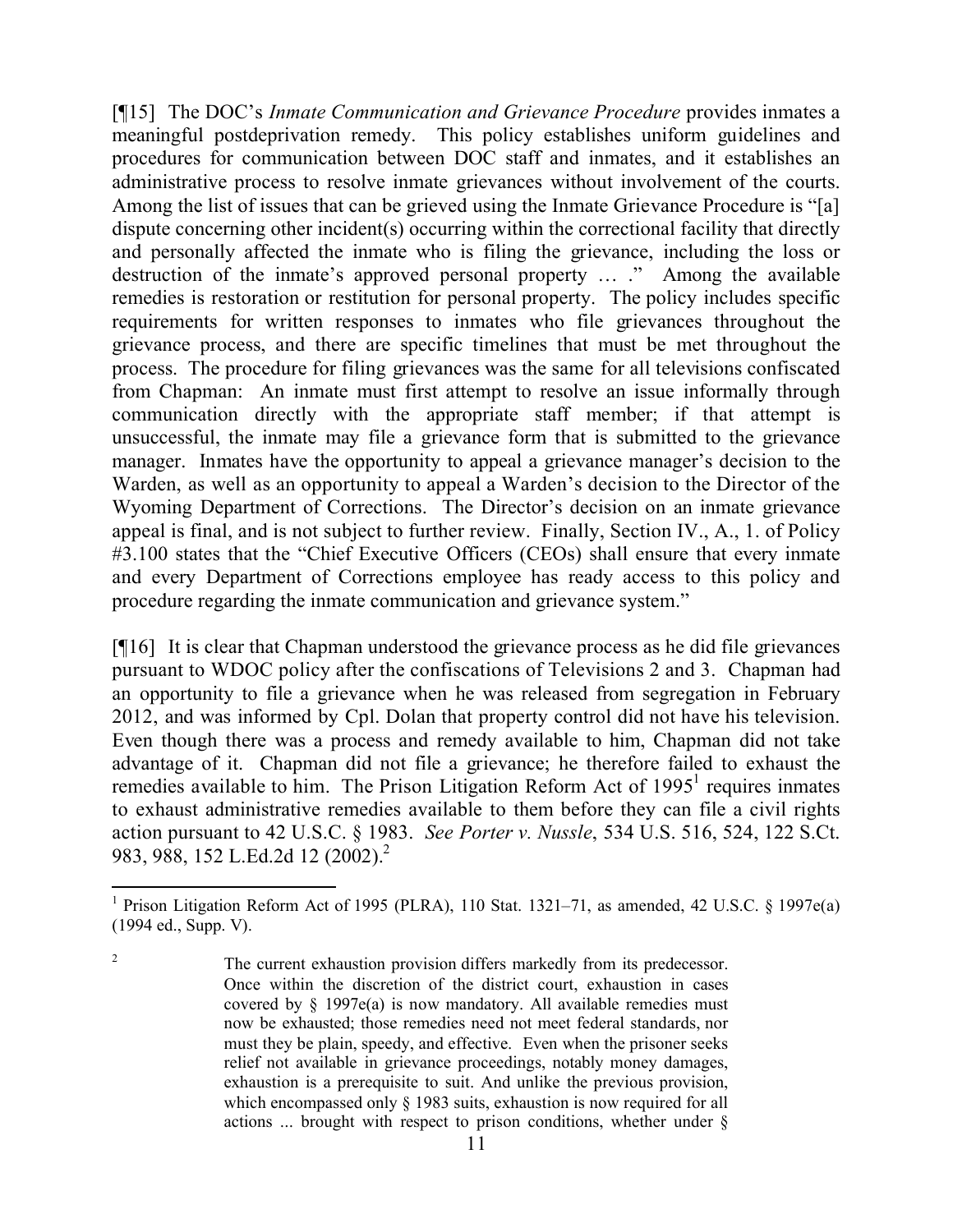[¶17] We agree with the district court that there was no procedural due process violation concerning the confiscation of Television 1 because Chapman had an adequate postdeprivation remedy through pursuing the inmate grievance procedure.

## **B. Adequate predeprivation remedy.**

 $\overline{a}$ 

[¶18] With regard to Television 2, Chapman in effect argues that he was deprived of his property without due process as the result of an established state procedure, specifically WDOC Policy and Procedure #3.013, *Searches.* Certainly there are instances where "[p]ost-deprivation remedies alone are insufficient where the deprivation of property results from an established state procedure." *Griffin v. Hickenlooper*, 549 Fed. Appx. 823, 828 (10th Cir. 2013). *See also Logan v. Zimmerman Brush Co.*, 455 U.S. 422, 436, 102 S.Ct. 1148, 1158, 71 L.Ed.2d 265 (1982).<sup>3</sup> In *Griffin*, an inmate in the Colorado state prison system, complained that the corrections policy of disposition of inmate property was unconstitutional as it applied to him, based on the confiscation and disposal of his personal property. *Id.*, 549 Fed. Appx. at 827-28*.* Nevertheless, the Tenth Circuit Court of Appeals affirmed the district court's dismissal of this claim because the inmate was provided with both adequate predeprivation and postdeprivation remedies. *Id.* at 828. *See also Jackson v. Central N.M. Corr. Facility*, No. 91-2234, 1992 WL 236921, \*2 (10<sup>th</sup> Cir. Sept. 21, 1992) (unpublished opinion) ("any procedural due process to which Plaintiff was entitled was provided by the post-deprivation grievance procedure available within the prison system") and *Cosco*, 229 P.3d 962 (where this Court ruled that an inmate is not denied due process on a claim that he was wrongly deprived of his personal property where a grievance procedure affords the required process).

> 1983 or any other Federal law. Thus federal prisoners suing under *Bivens v. Six Unknown Fed. Narcotics Agents*, 403 U.S. 388, 91 S.Ct. 1999, 29 L.Ed.2d 619 (1971), must first exhaust inmate grievance procedures just as state prisoners must exhaust administrative processes prior to instituting a § 1983 suit.

*Porter*, 534 U.S. at 524, 122 S.Ct. at 988 (internal citations and quotation marks omitted).

<sup>3</sup> Unlike the complainant in *Parratt*, the complainant in *Logan* was not challenging the state's error, but the "established state procedure" that destroyed his entitlement without according him proper procedural safeguards. *Logan*, 455 U.S. 422, 102 S.Ct. 1148. In *Logan*, Appellant was discharged from his job because a physical disability purportedly made it impossible for him to do his job. The Supreme Court held that (1) the employee's right to use the Fair Employment Practices Act's adjudicatory procedures is a property right protected by the due process clause, (2) the employee had a right to adjudication by the state's Fair Employment Practices Commission, and (3) availability of a post-termination tort action pursuant to the state's claims act would not provide the employee due process as the claims act does not provide for reinstatement of an employee's job. Thus, even a successful suit will not entirely vindicate an employee.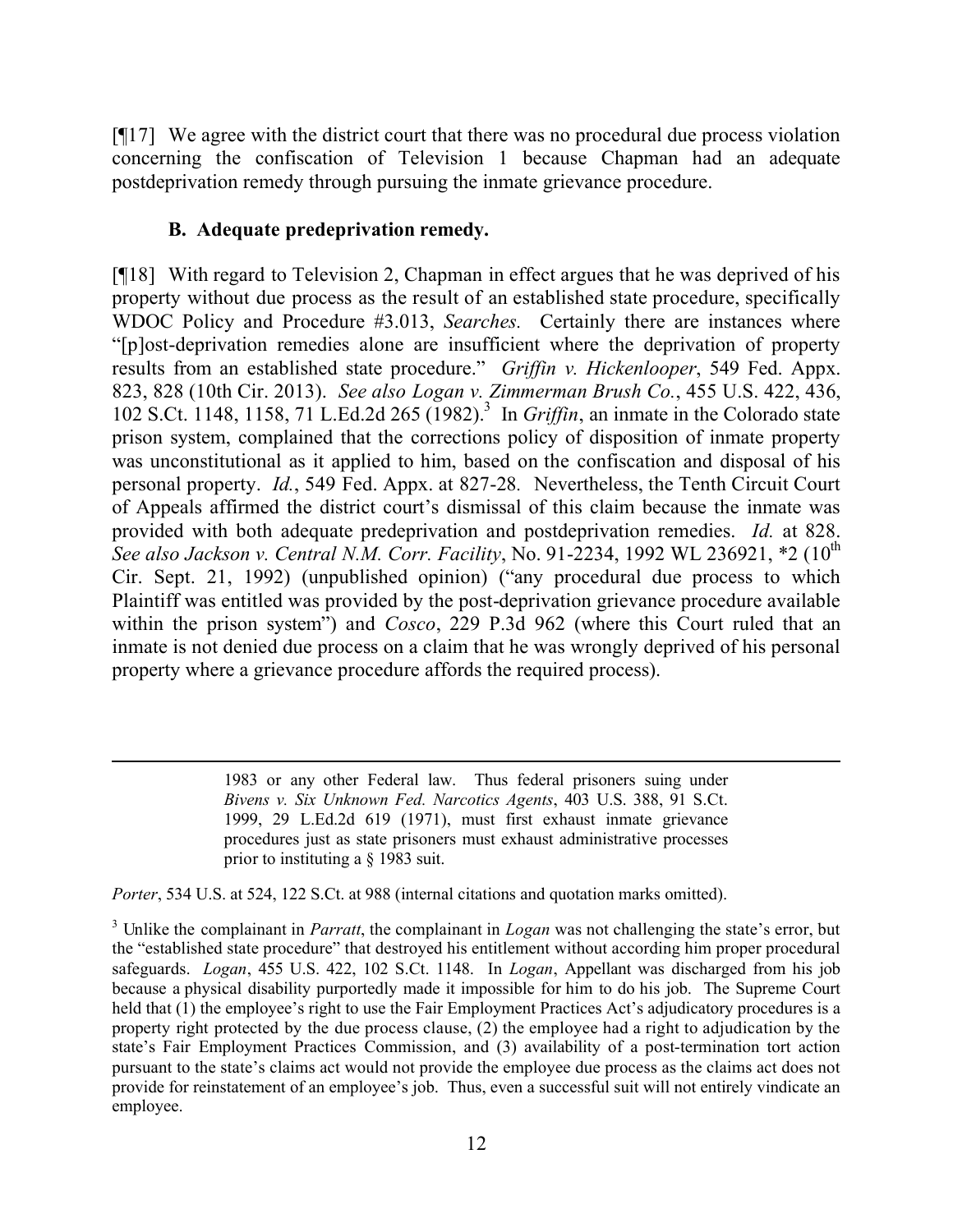[¶19] Chapman, like the inmate in the *Griffin* case, was also provided with adequate preand postdeprivation remedies through the WDOC's Inmate Communication and Grievance Policy #3.100. When Television 2 was confiscated on June 18, 2012, Chapman filed a grievance on July 3, 2012. Chapman's grievance was ultimately determined to be without merit and dismissed on August 13, 2012, in the final appeal process to Director Lampert. Television 2 was not disposed of until November 2012, well after Chapman completed the grievance process. Chapman completed the grievance process after Television 3 was confiscated with the same result; his appeal was determined to be without merit and dismissed on September 9, 2013. "The fact that Plaintiff did not receive the result he desired from the grievance procedure does not mean that he was denied due process." *Jackson*, 1992 WL 236921, at \*2 (unpublished opinion). Given the availability of both adequate predeprivation and postdeprivation remedies, Chapman suffered no deprivation of his procedural due process rights. Summary judgment on this issue was appropriately granted.

## **III. Are the Government officials who are the subject of Chapman's claims entitled to qualified immunity?**

[¶20] Chapman named three Department of Corrections employees, in their official and individual capacities, as Defendants in the district court, two of whom fall within the definition of a "government official:" Robert O. Lampert, Director of the Department of Corrections; and Steve Hargett, Warden at the Wyoming Medium Correctional Institution. Although not considered a "government official," Cpl. Kelli Dolan, Property Officer at the Wyoming Medium Correctional Institution, is also a named Defendant. Appellees argue Director Lampert and Warden Hargett have qualified immunity from civil damages as government officials. Chapman argues that "[t]he Eleventh Amendment does not forbid suing state officials for damages in their individual capacities, and for declaratory or injunctive relief in their official capacities." Aside from arguing simply that these Appellees "are not entitled to qualified immunity," Chapman does not provide a cogent argument in support of his contention.

[¶21] We have said about the doctrine of qualified immunity:

Qualified immunity generally shields government officials performing discretionary functions from liability for civil damages when their conduct **"'***does not violate clearly established statutory or constitutional rights of which a reasonable person would have known.***'"** *Park County v. Cooney*, 845 P.2d 346, 351 (Wyo. 1992), *cert. denied,* 510 U.S. 813, 114 S.Ct. 60, 126 L.Ed.2d 30 (1993) (quoting *Harlow v. Fitzgerald*, 457 U.S. 800, [818], 102 S.Ct. 2727, 2738, 73 L.Ed.2d 396 (1982)) (emphasis in original). Qualified immunity "'gives ample room for mistaken judgments' by protecting 'all but the plainly incompetent or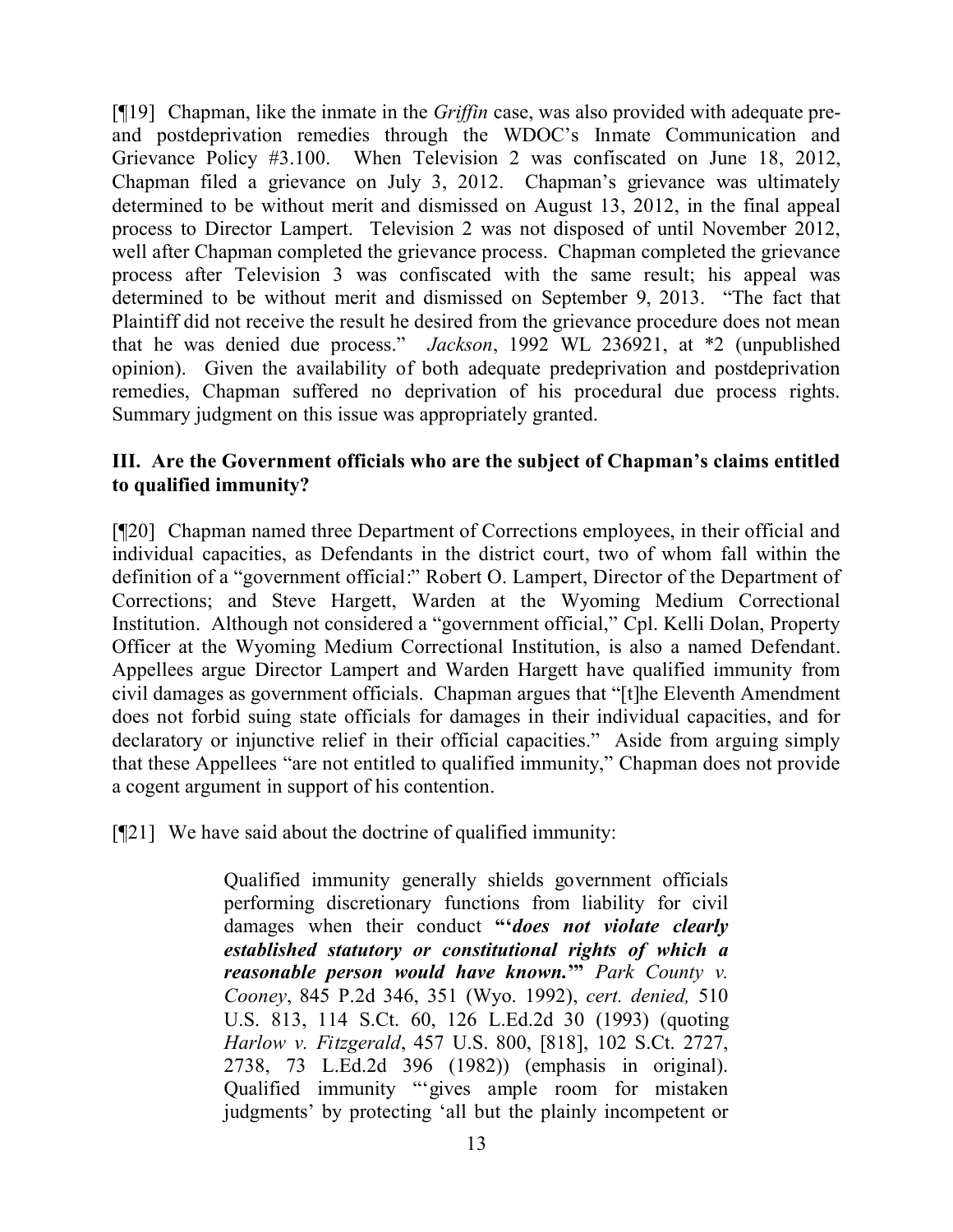those who knowingly violate the law.'" *Hunter v. Bryant*, 502 U.S. 224, [229], 112 S.Ct. 534, [537], 116 L.Ed.2d 589 (1991) (quoting *Malley v. Briggs*, 475 U.S. 335, 341, 343, 106 S.Ct. 1092, 1096-97, 89 L.Ed.2d 271 (1986)).

*Abell v. Dewey*, 870 P.2d 363, 367 (Wyo. 1994).

Qualified immunity balances two important interests—the need to hold public officials accountable when they exercise power irresponsibly and the need to shield officials from harassment, distraction, and liability when they perform their duties reasonably. The protection of qualified immunity applies regardless of whether the government official's error is "a mistake of law, a mistake of fact, or a mistake based on mixed questions of law and fact."

*Pearson v. Callahan*, 555 U.S. 223, 231, 129 S.Ct. 808, 815, 172 L.Ed.2d 565 (2009). There are two prongs to the qualified immunity analysis: A court must decide (1) whether the facts that a plaintiff has alleged or shown make out a violation of a constitutional right, and (2) whether the right at issue was "clearly established" at the time of defendant's alleged misconduct. Qualified immunity is applicable unless the official's conduct violated a clearly established constitutional right. *Id.*, 555 U.S. at 232, 129 S.Ct. at 815-16. The standard for a "clearly established right" is defined as follows:

> To be clearly established, a right must be sufficiently clear "that every 'reasonable official would [have understood] that what he is doing violates that right.'" [*Ashcroft v. al-Kidd*, 563 U.S. 731], 131 S.Ct. [2074, 2083, 179 L.Ed.2d 1149 (2011)] (quoting *Anderson v. Creighton*, 483 U.S. 635, 640, 107 S.Ct. 3034, 97 L.Ed.2d 523 (1987)). In other words, "existing precedent must have placed the statutory or constitutional question beyond debate."  $563$  U.S. [at —–, 131 S.Ct. at 2083]. This "clearly established" standard protects the balance between vindication of constitutional rights and government officials' effective performance of their duties by ensuring that officials can "'reasonably ... anticipate when their conduct may give rise to liability for damages.'" *Anderson*, *supra*, at 639, 107 S.Ct. 3034 (quoting *Davis v. Scherer*, 468 U.S. 183, 195, 104 S.Ct. 3012, 82 L.Ed.2d 139 (1984)).

*Reichle v. Howards*, \_\_\_ U.S. \_\_\_, \_\_\_, 132 S.Ct. 2088, 2093, 182 L.Ed.2d 985 (2012).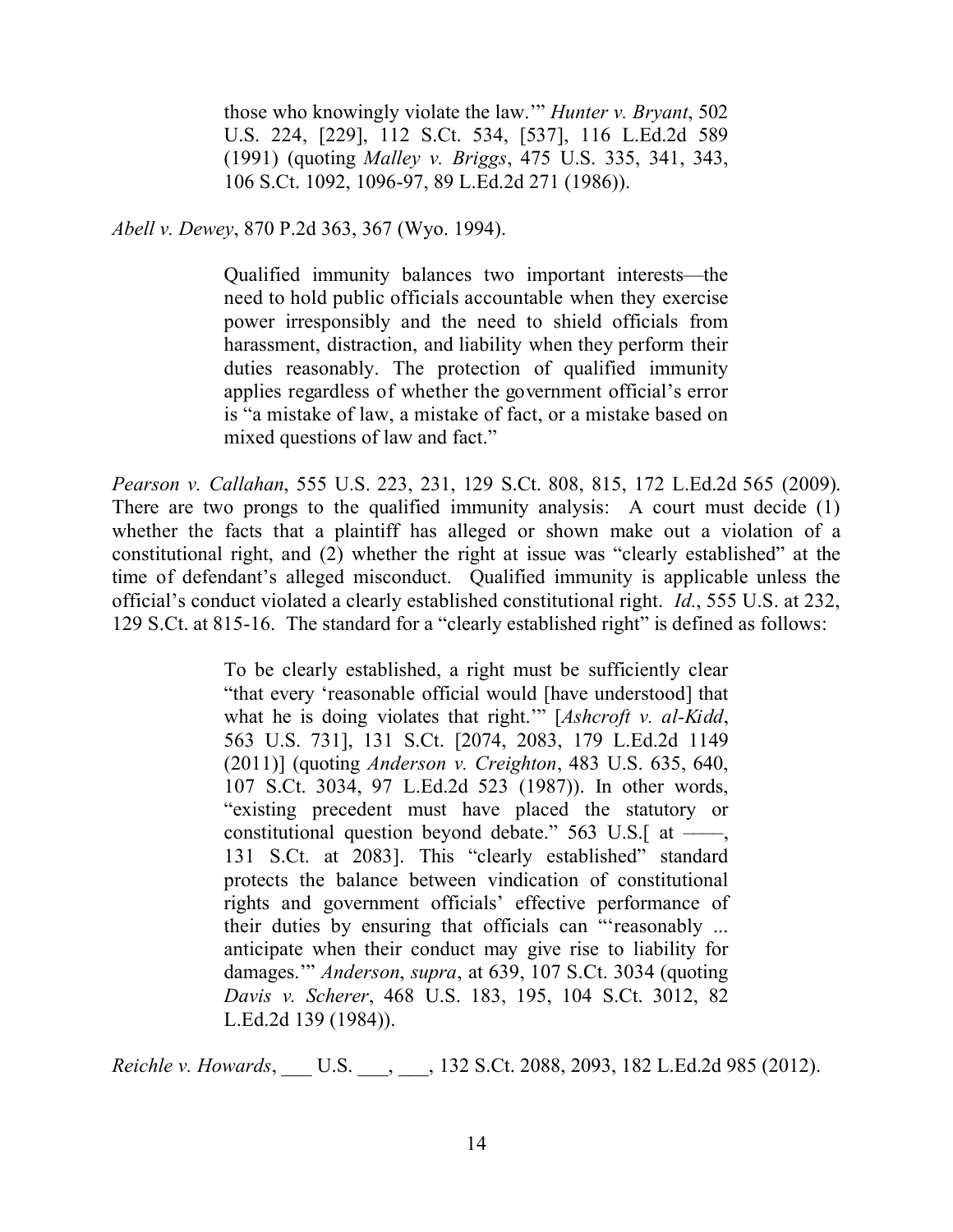[¶22] Certainly, Chapman's right to procedural due process either pre- or postdeprivation is clearly established. Chapman fails, however, to set out any facts establishing a violation of that right. Director Lampert's and Warden Hargett's only role was reviewing Chapman's grievances and making a determination based on the information presented to them pursuant to Policy #3.100. Where officials have not caused or personally participated in an alleged constitutional violation, they are properly dismissed as parties in an inmate's § 1983 civil action. *Pettigrew v. Zavaras*, 574 Fed. Appx. 801,  $808$  (10<sup>th</sup> Cir. 2014) (unpublished). Merely participating in the grievance procedure by denying the inmate's request does not constitute sufficient involvement to establish personal participation under 42 U.S.C. § 1983. *See Larson v. Meek*, 240 Fed. Appx. 777, 780  $(10^{th}$  Cir. 2007) (unpublished). The facts are undisputed and Chapman's allegations against Director Lampert and Warden Hargett are insufficient to state a cause of action. Summary judgment was therefore appropriate.

[¶23] Again, using the analysis for qualified immunity above, Chapman fails to show there is clearly established law that would put Cpl. Dolan on notice that her actions would violate Chapman's procedural due process rights. As the district court noted in its summary judgment order, the property policy in place at the Wyoming State Penitentiary and the Wyoming Medium Correctional Institution is the type of administrative policy that courts have "accorded wide-ranging deference" to prison officials, so as to "preserve internal order and discipline and to maintain institutional security." *Bell v. Wolfish*, 441 U.S. 520, 547, 99 S.Ct. 1861, 1878, 60 L.Ed.2d 447 (1979). Courts will give prison officials deference in policy matters regarding the safety and security of the prisons. *See also Pell v. Procunier*, 417 U.S. 817, 827, 94 S.Ct. 2800, 2806, 41 L.Ed.2d 495 (1974).

[¶24] Cpl. Kelli Dolan is not considered a government official, yet Chapman names her in her official and individual capacity in his civil action. Although Chapman does not explicitly make a *respondeat superior* argument, Director Lampert and Warden Hargett are Cpl. Dolan's superiors, so we will address this issue simply to say "there is no concept of supervisor strict liability under section 1983." *Harris v. Greer*, 750 F.2d 617, 618 (7th Cir. 1984). *See also Schultz v. Baumgart*, 738 F.2d 231, 238–39 (7th Cir. 1984); *Wolf-Lillie v. Sonquist*, 699 F.2d 864, 869 (7th Cir. 1983); *cf. Monell v. New York City Department of Social Services*, 436 U.S. 658, 691–94, 98 S.Ct. 2018, 2036–37, 56 L.Ed.2d 611 (1978).

> Section 1983 creates a cause of action based upon personal liability and predicated upon fault. An *individual* cannot be held liable in a § 1983 action unless he caused or participated in an alleged constitutional deprivation. *McBride v. Soos*, 679 F.2d 1223, 1227 (7th Cir. 1982); *Adams v. Pate*, 445 F.2d 105, 107 (7th Cir. 1971). Pursuant to this requirement, courts have rejected § 1983 claims based upon *respondeat superior* theory of liability. *See Polk Co. v. Dodson*, 454 U.S. 312, 325, 102 S.Ct. 445, 453, 70 L.Ed.2d 509 (1981); *Iskander v.*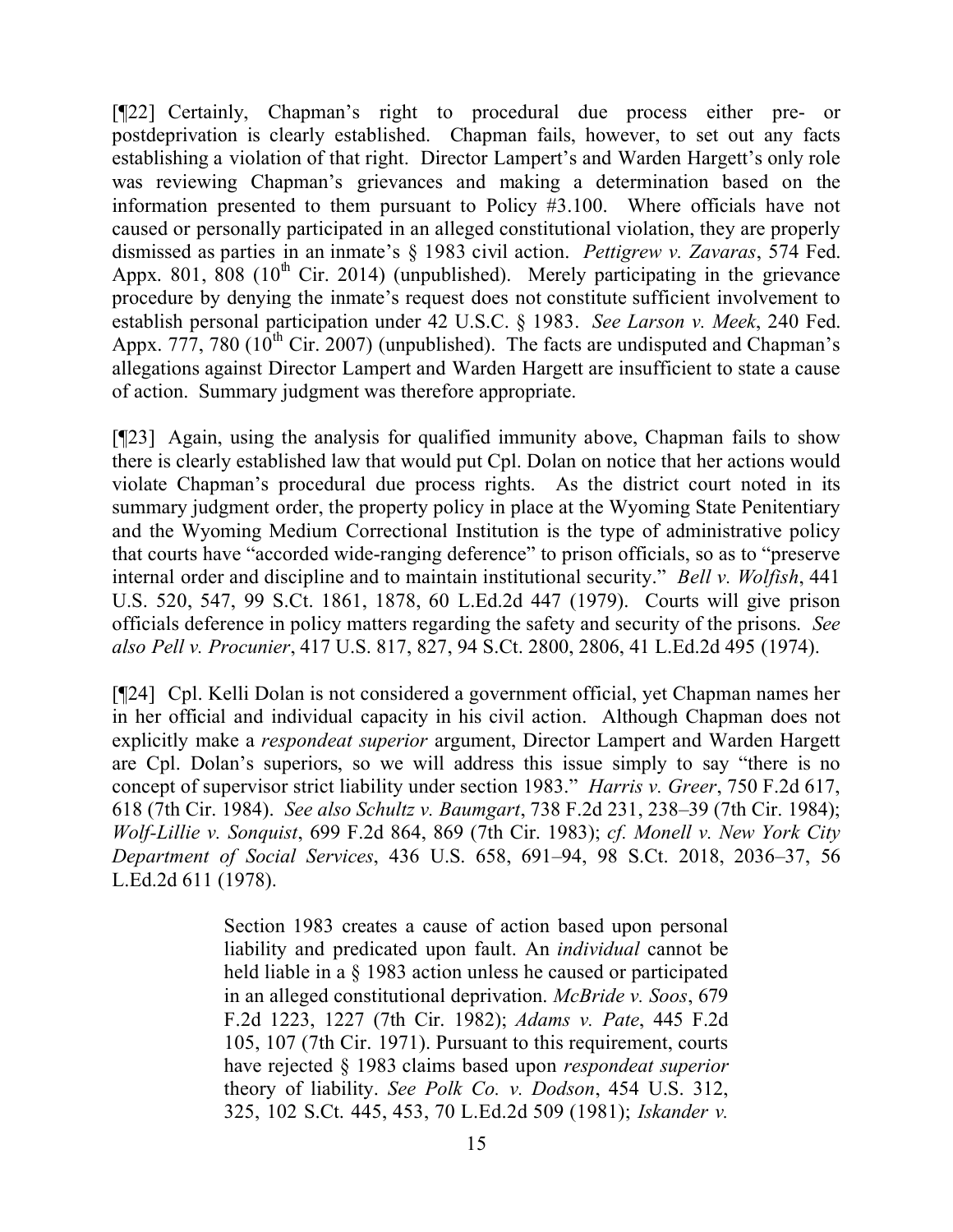*Village of Forest Park*, 690 F.2d 126, 128 (7th Cir. 1982) (cases cited therein). Without a showing of direct responsibility for the improper action, liability will not lie against a supervisory official. A causal connection, or an affirmative link, between the misconduct complained of and the official sued is necessary. *Rizzo v. Goode*, 423 U.S. 362, 371, 96 S.Ct. 598, 604, 46 L.Ed.2d 561 (1976).

*Wolf-Lillie*, 699 F.2d at 869 (emphasis in original). There are no facts or evidence to support a claim based on *respondeat superior*. We hold these named Appellees are entitled to qualified immunity and that summary judgment was appropriate.

## **IV. Did Chapman comply with the jurisdictional requirements of the Wyoming Governmental Claims Act, Wyo. Stat. Ann. § 1-39-113?**

[¶25] Chapman's state law negligence claim is against a governmental entity, and "[t]his Court has long held that a party seeking to bring an action against a governmental entity must first comply with the constitutional and statutory requirements by presenting a notice of claim to the entity." *Harmon v. Star Valley Med. Ctr.*, 2014 WY 90, ¶ 18, 331 P.3d 1174, 1178 (Wyo. 2014) citing *Brown v. City of Casper*, 2011 WY 35, ¶ 19, 248 P.3d 1136, 1141 (Wyo. 2011). Wyo. Stat. Ann. § 1-39-113(d) reads:

(d) In any action under this act, the complaint shall state:

(i) That the claim required under subsection (c) of this section was filed in accordance with this section;

(ii) The date the claim under subsection (c) of this section was filed;

(iii) That the claim was in compliance with the signature and certification requirements of article 16, section 7 of the Wyoming Constitution.

[¶26] While failure to file a claim strictly complying with the WGCA does not deprive a district court of subject matter jurisdiction, the WGCA's requirements are substantive and a plaintiff's failure to strictly comply may require dismissal of his claim. *See Harmon*, ¶ 49, 331 P.3d at 1188.<sup>4</sup>

 $\overline{a}$ <sup>4</sup> It is important to note here that even though failure to strictly comply with the requirements of the WGCA may require dismissal of a state law claim, that failure would not bar a § 1983 claim:

<sup>[</sup>T]he Supreme Court has stated that "[c]onduct by persons acting under color of state law which is wrongful under 42 U.S.C. § 1983 … cannot be immunized by state law." *Howlett ex rel. Howlett v. Rose*, 496 U.S.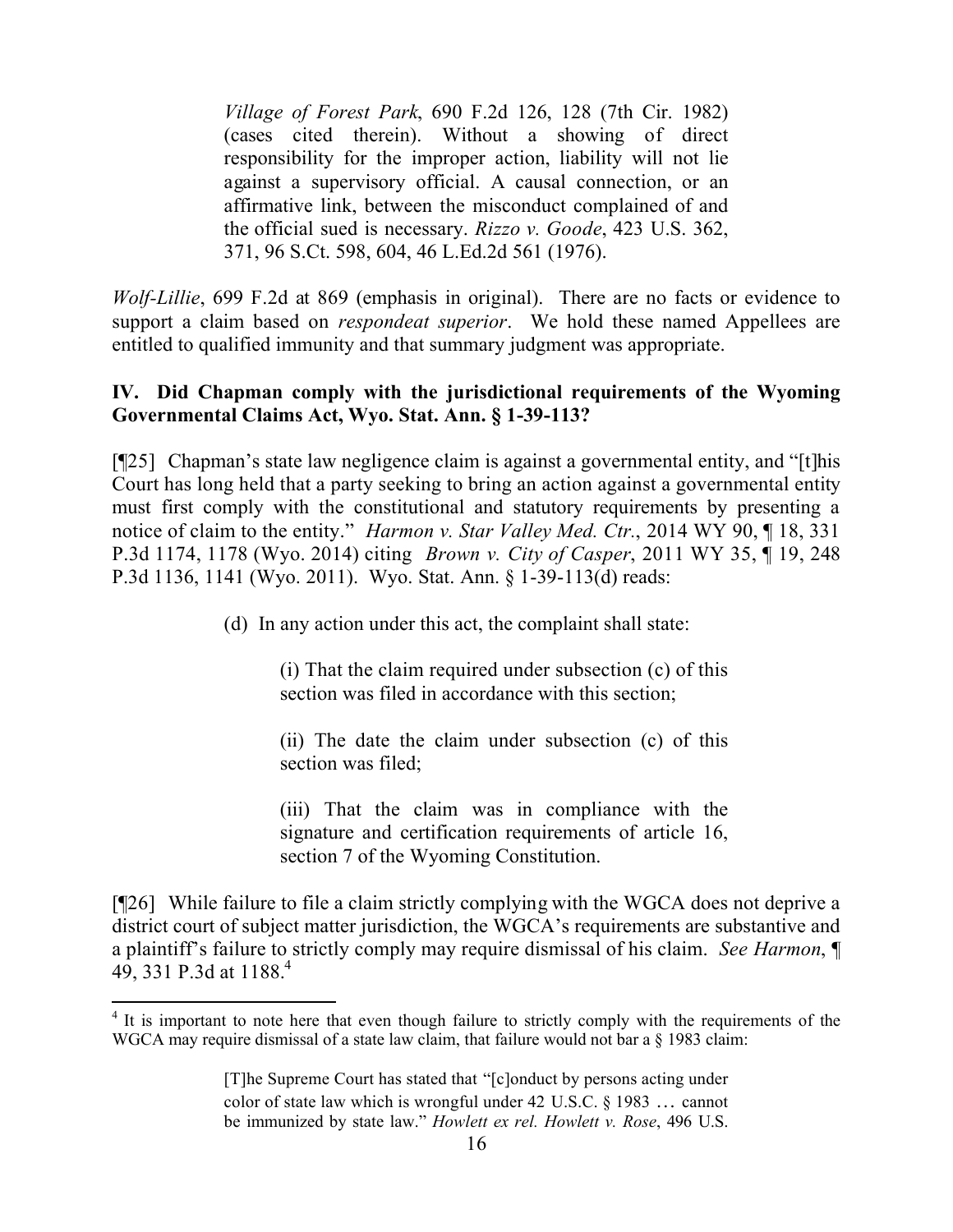[¶27] The parties do not dispute that Chapman failed to submit a notice of claim as required by the WGCA. Chapman's state law negligence claim was therefore appropriately dismissed in summary judgment.

#### **V. Does the doctrine of sovereign immunity bar Chapman's claims against the State of Wyoming, two state agencies, and three state officials?**

[¶28] Suits against state officials in their official capacity should be treated as suits against the State. *Kentucky v. Graham*, 473 U.S. 159, 166, 105 S.Ct. 3099, 3105, 87 L.Ed.2d 114 (1985); *Hafer v. Melo*, 502 U.S. 21, 25, 112 S.Ct. 358, 361, 116 L.Ed.2d 301 (1991). Chapman brought suit against the Wyoming Department of Corrections, the Wyoming Medium Correctional Institution, and against Director Lampert, Warden Hargett, and Cpl. Dolan in their official capacities as well as individually. "[N]either a State nor its officials acting in their official capacities are 'persons' under § 1983." *Will v. Michigan Dep't of State Police*, 491 U.S. 58, 71, 109 S.Ct. 2304, 2312, 105 L.Ed.2d 45 (1989). As such, there is no cause of action for damages under 42 U.S.C. § 1983. *Stidham v. Peace Officer Standards and Training*, 265 F.3d 1144, 1156 (10th Cir. 2001).

[¶29] Unless a state consents to a suit brought by her own citizens or citizens of another state, the state is entitled to Eleventh Amendment immunity. *Edelman v. Jordan*, 415 U.S. 651, 663, 94 S.Ct. 1347, 1355, 39 L.Ed.2d 662 (1974). The Wyoming Department of Corrections, the Wyoming State Penitentiary, and the Wyoming Medium Correctional Institution are all part of the State of Wyoming. Wyo. Stat. Ann. §§ 9-2-2012 and 25-2- 104. The State of Wyoming has not waived its Eleventh Amendment immunity. Chapman, therefore, has no claim for damages against Appellees in their official capacities, and summary judgment in Defendants'/Appellees' favor was appropriate.

> 356, [376], 110 S.Ct. 2430, 110 L.Ed.2d 332 (1990) (quoting *Martinez v. California*, 444 U.S. 277, 284 n.8, 100 S.Ct. 553, 62 L.Ed.2d 481 (1980)). The Tenth Circuit has very plainly held this statement to mean that "[a] § 1983 claim may be available, even though a state remedy is foreclosed by the Oklahoma Governmental Tort Claims Act." *Tiemann v. Tul–Ctr., Inc.*, 18 F.3d 851, 853 (10th Cir. 1994); *see also Phillips v. Wiseman*, 857 P.2d 50, 52 (Okla. 1993) ("[T]he [Oklahoma] Governmental Tort Claims Act and 42 U.S.C. § 1983 provide a 'doublebarreled system,' and ... escaping liability under one does not necessarily mean that a party also escapes liability under the other."). Indeed, a cursory review of prior rulings from this Court would have demonstrated to OMUSA that Romero's § 1983 was not foreclosed under the GTCA. *See, e.g., Poore v. Glanz*, 11–CV–0797–[CVE]–TLW, 2012 WL 1536933 (N.D. Okla. Apr. 30, 2012) ("plaintiff's lack of compliance with the notice requirements of the GTCA is not a defense to a § 1983 claim.").

*Romero v. City of Miami*, 8 F. Supp. 3d 1321, 1327-28 (N.D. Okla. 2014).

l